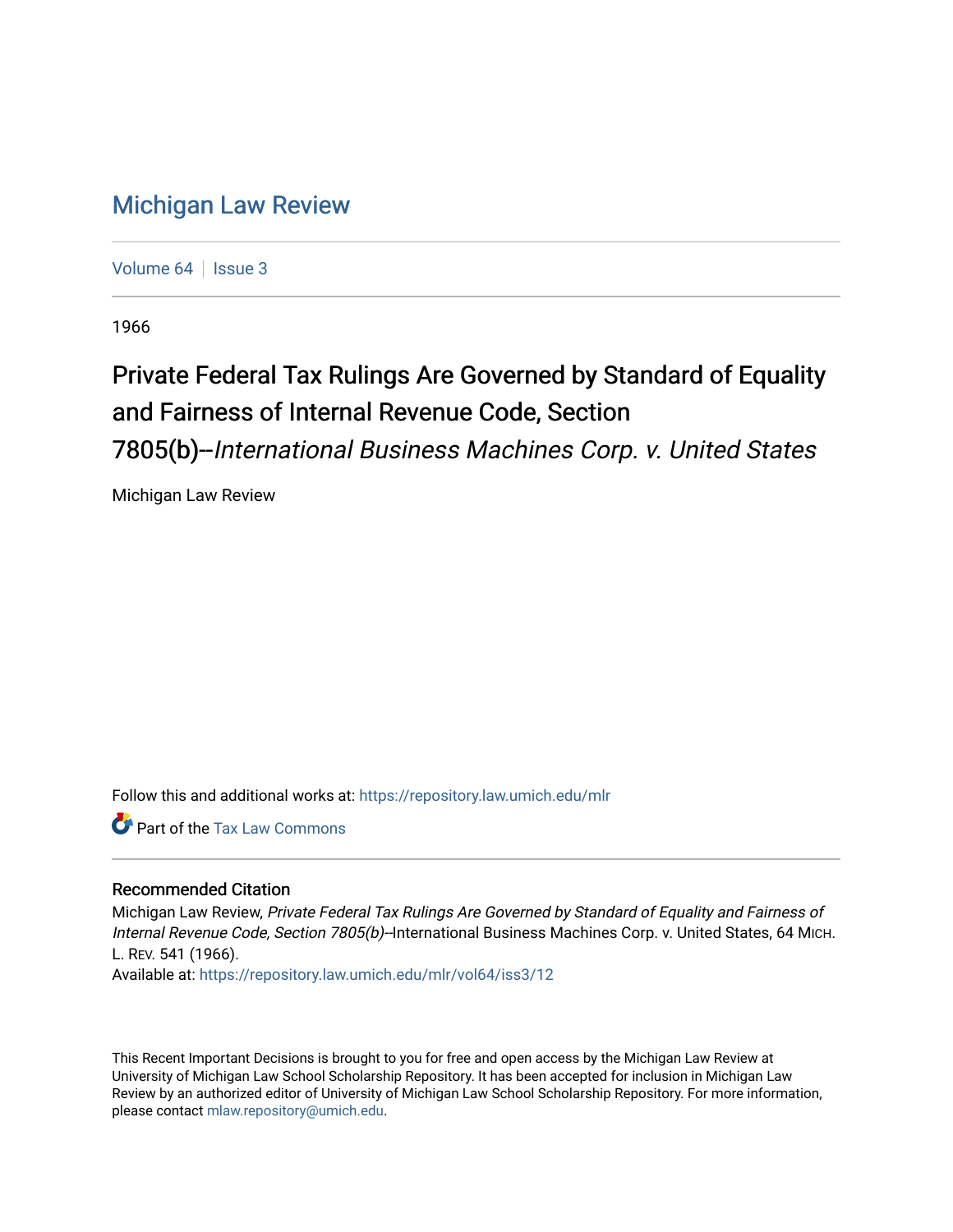$\sim$   $\lambda$ 

## Private Federal Tax Rulings Are Governed by Standard of Equality and Fairness of Internal Revenue Code, Section **7805 (b** *)-International Business Machines Corp. v. United States\**

In a private ruling the Commissioner of Internal Revenue concluded that certain computers produced by Remington Rand, International Business Machines' sole competitor in the manufacture of that type of computer, were not subject to a previously imposed excise tax.1 IBM immediately requested a similar ruling concerning

 $\sim$ 

 $\bar{\phantom{a}}$ 

<sup>• 343</sup> F.2d 914 (Ct. Cl.), *rehearing denied*, - F.2d - (Ct. Cl. 1965) [hereinafter cited as principal case].

<sup>1.</sup> INT. REV. CODE OF 1954, § 4191 (formerly Int. Rev. Code of 1939, § 3406(a)(6)).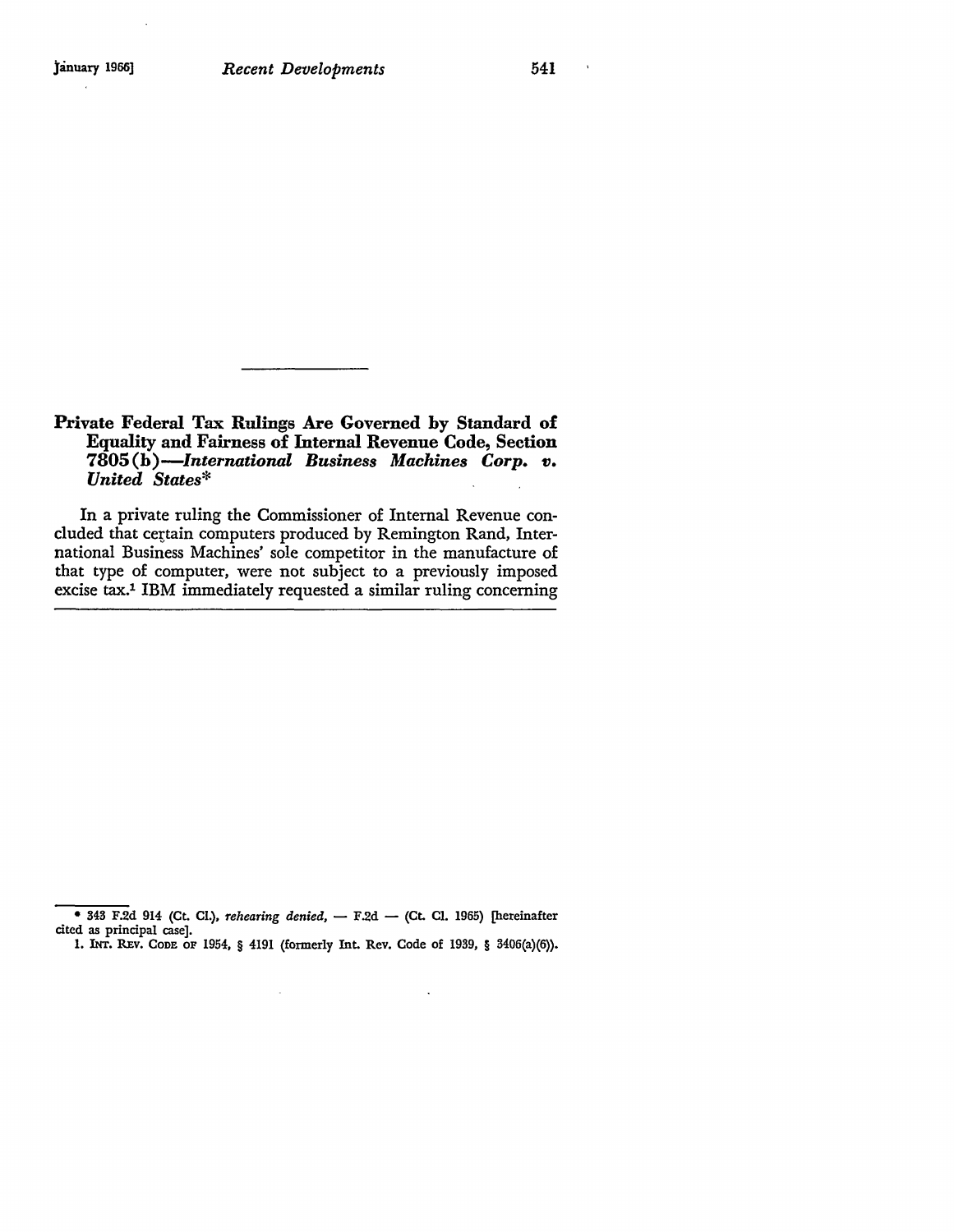its identical machines. After a  $21/2$ -year delay, the Commissioner ruled adversely on IBM's request and at the same time prospectively withdrew the favorable ruling from Remington.2 IBM thereupon sued to recover the tax paid during the period Remington enjoyed the exemption.3 The Court of Claims *held,* one judge dissenting, that when two taxpayers ask for identical private rulings, but the Commissioner rules favorably only as to one, the Commissioner abuses the discretion granted to him by section 7805(b) of the Internal Revenue Code4 if he later reinstates the tax as to the favored taxpayer prospectively only, without refunding to the other taxpayer the taxes paid during the period of discrimination.

The Commissioner. of Internal Revenue regularly issues private rulings to individual taxpayers who request an interpretation of the Internal Revenue Code as it applies to their particular fact situations.5 These rulings do not have the status of law; rather, they are designed to enable the Commissioner to reflect his current opinion regarding the tax Iaw.6 A ruling embodying an incorrect interpretation of the Internal Revenue Code is considered a mere nullity. A subsequent ruling promulgating the correct interpretation retroactively supersedes its erroneous predecessor, absent some special statutory provision othenvise, for, in the absence of such a provision, the Commissioner lacks the power to deviate from the statute.7 Because of the potential retroactive effect of a corrective ruling, it is immediately apparent that the holders of discredited private rulings who have refrained from paying taxes in reliance upon their rulings might well owe substantial sums to the government. To remedy this inequity,<sup>8</sup> Congress enacted section 7805(b)

4. INT. REv. CODE OF 1954, § 7805(b) provides: *"Retroactivity of regulations or rulings.-The* Secretary or his delegate may prescribe the extent, if any, to which any ruling or regulation, relating to the internal revenue laws, shall be applied without retroactive effect."

5. Rev. Proc. 28, 1962-2 Cum. BuLL. 496, 497. A "private" ruling should be distinguished from a "published" ruling, the latter being published in the *Revenue Bulletin* for the benefit and use of taxpayers at large.

6. Dixon v. United States, 381 U.S. 68 (1965); Manhattan Gen. Equip. Co. v. Commissioner, 297 U.S. 129, 135 (1936).

7. See authorities cited note 6 *supra.* 

8. See H.R. REP. No. 350, 67th Cong., 1st Sess. 15-16 (1921); S. REP. No. 275, 67th , Cong., 1st Sess. 32 (1921), which states that the Act of November 23, 1921, § 1314, 42 Stat. 314 (the predecessor of § 7805(b)), "authorizes the Commissioner [to issue] a regulation or Treasury decision which reverses a prior regulation or Treasury decision .•• without retroactive effect." ("Rulings" were later included within this discretionary power by the Act of May 10, 1934, § 506, 48 Stat. 757.) Sec H.R. REP. No. 704, 73d Cong., 2d Sess. 38 (1939); S. REP. No. 558, 73d Cong., 2d Sess. 48 (1939), explaining that the Commissioner is to use this discretion to avoid inequity where it would

<sup>2.</sup> It is not disputed that IBM's machines are properly within the scope of § 4191. Principal case at 917.

<sup>3.</sup> IBM's right to recover that portion of the excise tax passed on to its customers was conditional upon its obtaining the consent of those customers in accordance with the provisions of INT. REv. CODE OF 1954, § 6416(a)(l).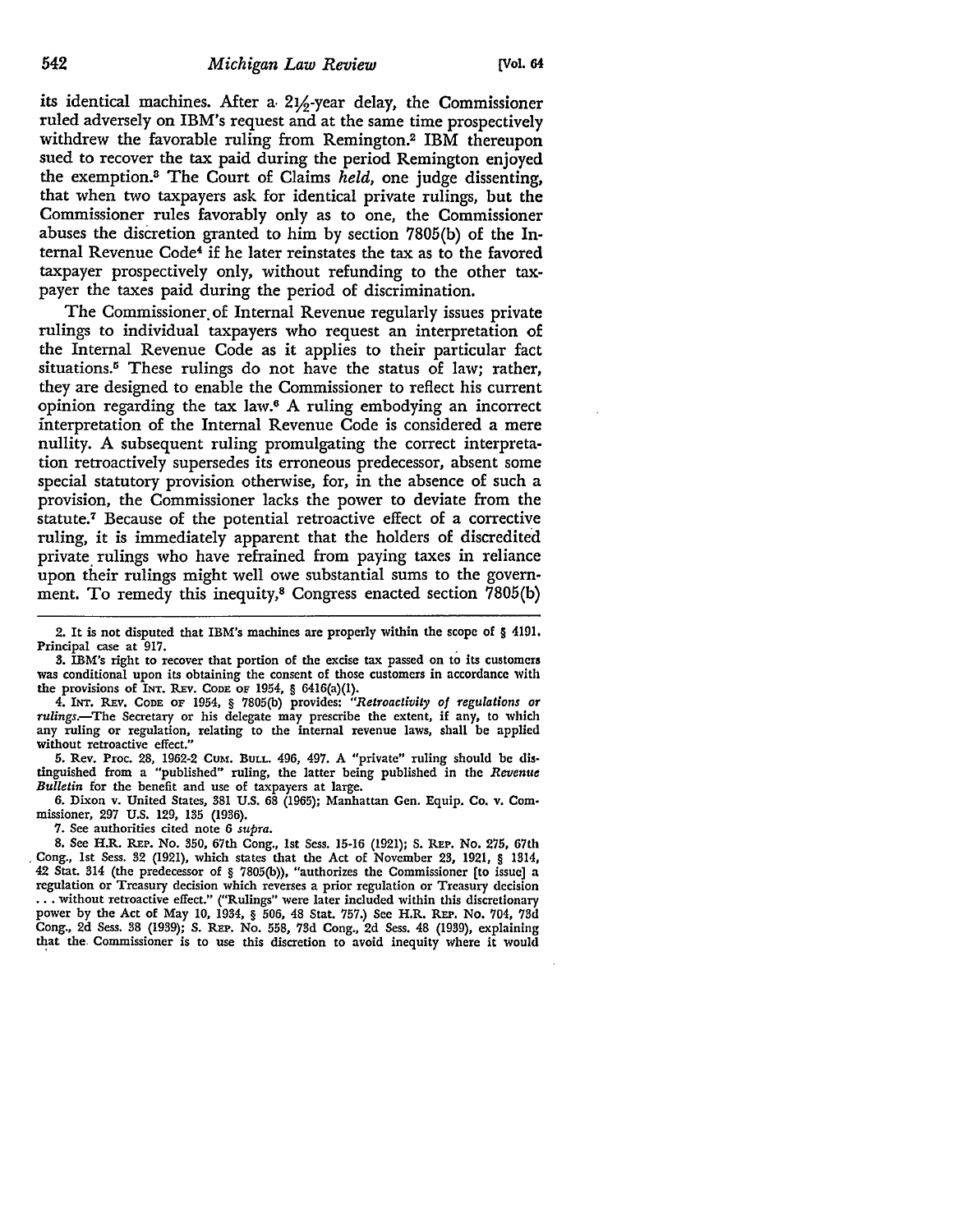of the Internal Revenue Code, which provides the Commissioner with discretionary authority to forego retroactive application of corrective interpretations. Generally, however, when the Commissioner issues rulings reversing earlier favorable private rulings, nonretroactive treatment is made available under section 7805(b) only to the holders of the favorable private rulings, and not to taxpayers relying upon private rulings issued to others.<sup>9</sup>

In the principal case the Court of Claims, unable to find more appropriate statutory language to support its result, resorted to a rather imaginative application of section  $7805(b)$ .<sup>10</sup> Although IBM had never held a favorable private ruling on this matter, the court nevertheless allowed recovery, reasoning that IBM, having taken the trouble to apply promptly for its own ruling, was entitled to the same treatment that its competitor, Remington, had received.<sup>11</sup> How-

otherwise occur if a new interpretation were applied "to past transactions which have been closed by taxpayers upon existing practice."

**At** present, the general policy of the Internal Revenue Service is not to revoke a private ruling retroactively except in certain rare circumstances. Rev. Proc. 28, 1962·2 CuM, BULL. 496, 505; Rev. Rul. 164, 1954-1 CuM. BULL. 88, 91. The courts have enforced this policy, holding that the Commissioner may be found to have abused the discretion vested in him by § 7805(b) when he retroactively revokes a favorable private ruling upon which the holder has relied. See, *e.g.,* Lesavoy Foundation v. Commissioner, 238 F.2d 589 (3d Cir. 1956). See also Automobile Club of Michigan v. Commissioner, 353 U.S. 180, 183-84 (1957), which held that the Commissioner cannot be equitably ·estopped to apply retroactively a revocation of a ruling when the original ruling embodied a mistake of law, but that the Commissioner's action may be disturbed if he abuses the discretion vested in him by § 379l(b) (the predecessor of § 7805(b)). See generally Lynn & Gerson, *Quasi-Estoppel and Abuse of Discretion as Applied Against the United States in Federal Tax Controversies, 19 TAX L. REV.* 487 (1964).

9. Hanover Bank v. Commissioner, 369 U.S. 672, 686 (1962); Bornstein v. United States, 345 F.2d 558 (Ct. Cl. 1965); Minchin v. Commissioner, 335 F.2d 30, 32-33 (2d Cir. 1964); Weller v. Commissioner, 270 F.2d 294 (3d Cir. 1959); Goodstein v. Commissioner, 267 F.2d 127 (1st Cir. 1959); Gerstell v. Commissioner, P-H Tax Ct. Mem. ¶ 62181 (1962), *aff'd,* 319 F.2d 131 (3d Cir. l!l63); Arnold A. Schwartz, 40 T.C. 191 (1963); Bennet v. Commissioner, P-H Tax Ct. Mem.  $\oint$  60253 (1960). Where taxpayers without private ruliugs have alleged discrimination because they were not given the same favorable treatment accorded similarly situated taxpayers with private rulings, the courts have denied relief, holding that the fact a taxpayer secured a ruling is, in itself, a sufficient basis for allowing preferential treatment. Weller v. Commissioner, *supra;* Arnold A. Schwartz, *supra* (by implication).

10. The court apparently felt it necessary to base recovery on statutory grounds in order to alleviate IBM's burden of showing damages, a burden which the court implied would have to be imposed if it were to resort to "principles of estoppel evolved judicially as part of a limited 'common law' effort to further fairness." Principal case at 925.

11. Principal case at 924. In Bornstein v. United States, 345 F.2d 558 (Ct. CI. 1965), handed down by the Court of Claims one month after the principal case, the plaintiff neglected to request a private ruling and therefore lost the case: "In [International Business Machines Corp. v. United States] •.. the court applied Section 7805(b) ·, •• in behalf of a taxpayer who had made prompt application to obtain a private ruling to the same effect as a ruling issued to another taxpayer, which manufactured and sold business machines that were similar in all material respects to the machines manufactured by plaintiff. In [Bornstein v. United States] ••• , none of the taxpayers ••• asked for rulings." *Id.* at 564 n.2.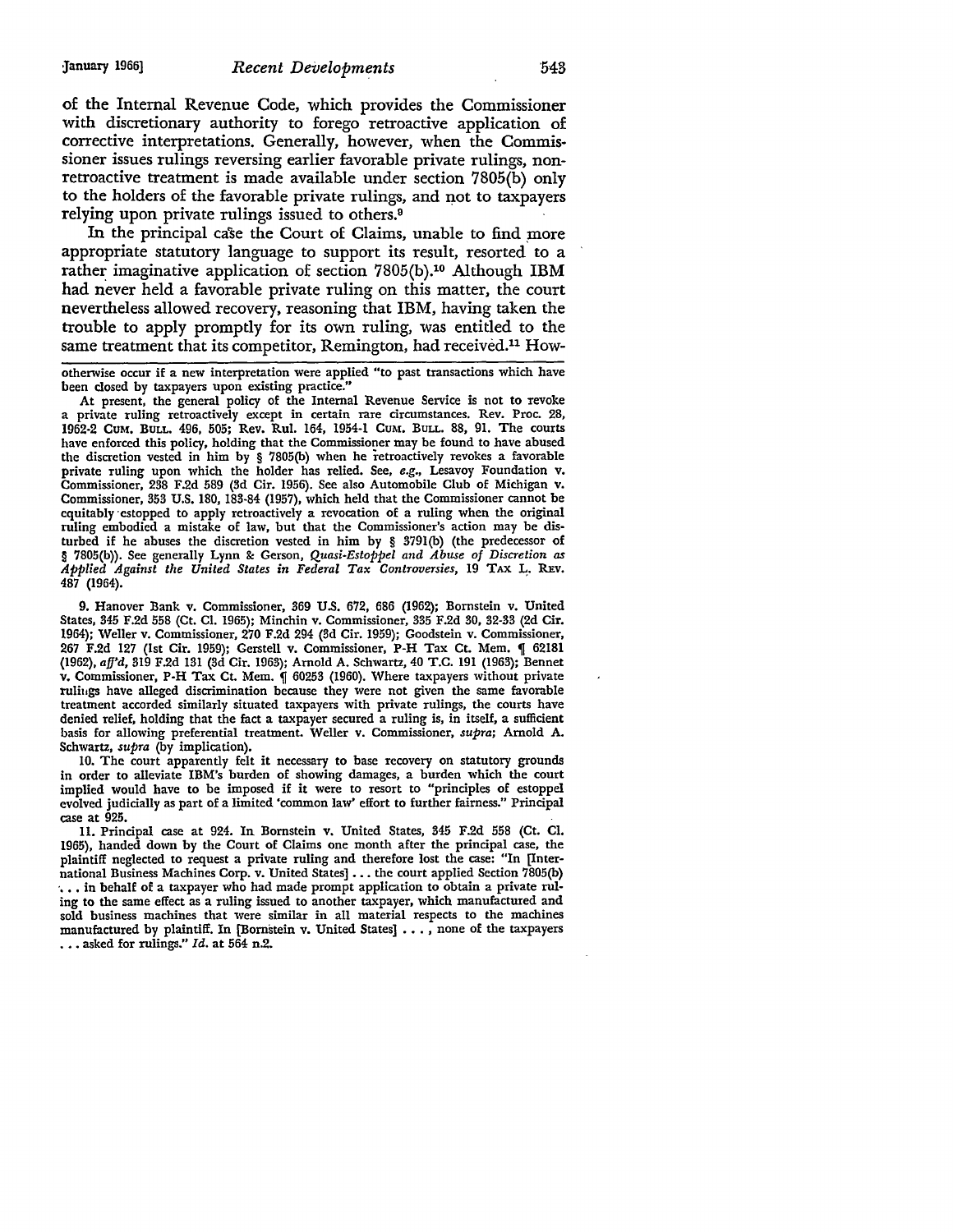ever, because IBM's request for a private ruling holding its computers nontaxable was never granted, there was never a threat to IBM that a subsequent ruling would retroactively impose a tax not previously levied. IBM paid the tax throughout the period in question, and the Commissioner's later ruling merely articulated the assumption upon which both IBM and the Service had been acting --that IBM's computers were taxable. The court seems to have arbitrarily assumed, however, that the ruling rejecting IBM's application for an exemption was somehow "retroactive."12 The court then proceeded to find that the Commissioner had abused his discretion under section 7805(b) because he did not make this ruling nonretroactive like the ruling reinstating the tax upon Remington.18 Although the court devised what it felt to be an adequate basis for the application of section 7805(b), the statute is simply not constructed to provide a general means of recovery where the Commissioner's refusal to grant a favorable private ruling results in discrimination.14 As previously indicated, application of section 7805(b) is wholly dependent upon an eventual adverse private ruling which may be construed to have retroactive effect; there is no necessary correlation, however, between retroactive effect and arbitrary discrimination.<sup>15</sup> If, for example, the Commissioner, instead

12. Principal case at 921. The court's conclusion seems to be that all adverse rulings, regardless of whether they reflect a change in the Commissioner's interpretation of the tax laws, are "retroactive" unless the Commissioner makes them "nonretroactive" by refunding taxes paid prior to the issuance of the ruling.

13. The Commissioner was forced to make the ruling as to Remington Rand nonretroactive, because the Revenue Act of 1926, § 1108(b), 44 Stat. 9, 114, forbids the levying of a tax on any article sold if at the time of sale there was a ruling holding the sale nontaxable.

14. Two cases were cited by the court for the proposition that recovery of back taxes is allowed if the Commissioner makes a ruling retroactive as *to* the plaintifftaxpayer, but nonretroactive as to others without a rational basis for the distinction. Exchange Parts Co. v. United States, 279 F.2d 251 (Ct. Cl. 1960); Connecticut Ry. & Lighting Co. v. United States, 142 F. Supp. 907 (Ct. Cl. 1956). However, both are distinguishable from the principal case because each involved a reversal by the Commissioner of a tax exemption policy applicable to the public at large, rather than a refusal to grant a private ruling. Unlike the plaintiffs in both of the cited cases, IBM never fell within the reach of any expression by the Service holding its products nontaxable,

15. The principal case leaves unanswered the further question whether, in the absence of a reply by the Commissioner, IBM might have brought an action for man• damus or mandatory injunction in a federal district court to compel the Commissioner to issue a ruling. The only possible limitation upon the Commissioner's discretionary right to refuse to issue a ruling seems to lie within the language of § 7805(a) of the Int. Rev. Code of 1954, which authorizes the Commissioner to issue "needful" rules and regulations. Note, 113 U. PA. L. REv. 81, 109 (1964). Nevertheless, since the language is that of authorization and not of requirement, it is doubtful that a court would hold that it embodies any limitation upon the Commissioner's discretion to refuse to rule, *Ibid.* Furthermore, at least one court has held that a refusal to issue a declaratory order is not a final order susceptible to review. United Pipe Line v. FPC, 203 F.2d 78 (5th Cir. 1953). Finally, courts have historically been reluctant to issue writs of mandamus in discretionary areas. See generally Davis, *Mandatory Relief From Administrative Action in the Federal Courts,* 22 U. CHI. L. REv. 585 (1955). The author of the Note, 113 U. PA. L. REV., *supra*, *suggests that as an alternative a taxpayer could go before*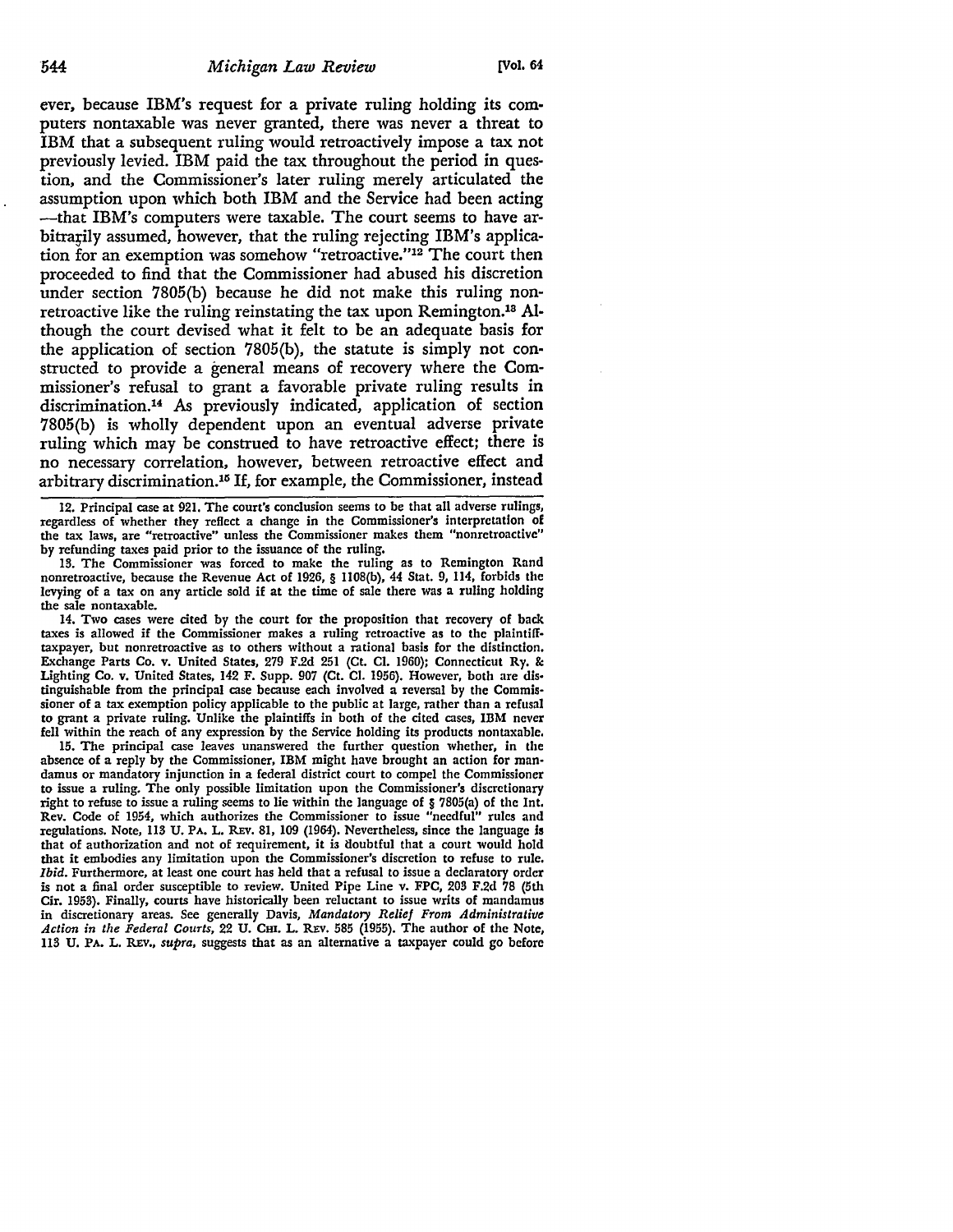of waiting  $2\frac{1}{2}$  years, had promptly rejected IBM's request for a private ruling but continued to offer Remington favorable treatment, or if the Commissioner had simply refused to rule, there would appear to be no basis upon which to argue that IBM had been subjected to the retroactive effects of a ruling, yet IBM would have been subjected to discriminatory taxation.

By allowing IBM to recover because Remington had received a favorable private ruling, the Court of Claims has established an exception to the general concept that a private ruling affects only the taxpayer to whom it is issued.16 Consequently, the Commissioner may find that by issuing a private ruling to a single individual, he will become bound to numerous other taxpayers requesting similar treatment. Such a result may be equitably sound, but before it is too vigorously applauded courts should carefully consider its probable adverse effect on the pre-transactional guidance role of private rulings.17 Because of high tax rates and the complexity of tax statutes, taxpayers frequently hesitate to consummate important business transactions without official assurance of the tax consequences.18 Therefore, a great number of requests for private rulings are received by the Internal Revenue Service,19 and the necessity for a prompt reply limits the scope of review allotted to each ruling, thereby increasing the chance that an interpretation will be erroneous.20 If the effect of such errors is no longer to be limited solely to the recipients of the erroneous rulings, the Service may not be as willing to rule, particularly in the more difficult cases, where rulings generally are of the greatest value.

To avoid posing this obstacle to the issuance of private rulings, courts should require that the taxpayer alleging discrimination prove more than that the Commissioner has not ruled favorably as to him but has ruled favorably as to other taxpayers similarly situated. The complaining taxpayer should further be required to show that the

the Tax Court and ask for a declaratory order under § 5(d) of the Administrative Procedure Act, 60 Stat. 240 (1946), 5 U.S.C. § 1004(d) (1964). The effect of this approach would not be to compel the Commissioner to rule, but for the Tax Court itself to rule upon the issue and thereby "remove uncertainty" created by the Commissioner's refusal to rule.

16. See cases cited note 9 *supra.* 

17. Goodstein v. Commissioner, 267 F.2d 127, 132 (1st Cir. 1959); Caplin, *Taxpayer Rulings Policy of the" Internal Revenue Service: A Statement of Principles,* N.Y.U. 20TH INsr. ON FED. TAX. 1, 26-29 (1962); Note, 113 u. PA. L. REv. 81, 108 (1964); cf. Wolinsky v. United States, 271 F.2d 865, 868 (2d Cir. 1959); Arnold A. Schwartz, 40 T.C. 191, 194 (1963).

18. Rev. Proc. 30, 1964-2 CUM. BULL. 944; Caplin, *supra* note 17; Note, 113 U. PA. L. REv. 81, 84 (1964).

19. The Service receives about 30,000 to 40,000 requests annually. Caplin, *supra*  note 17, at 9.

20. Caplin, *supra* note 17; see Int. Rev. Service News Rel., May 21, 1964, 7 STAND. FED. TAX REP. CCH | 6610.